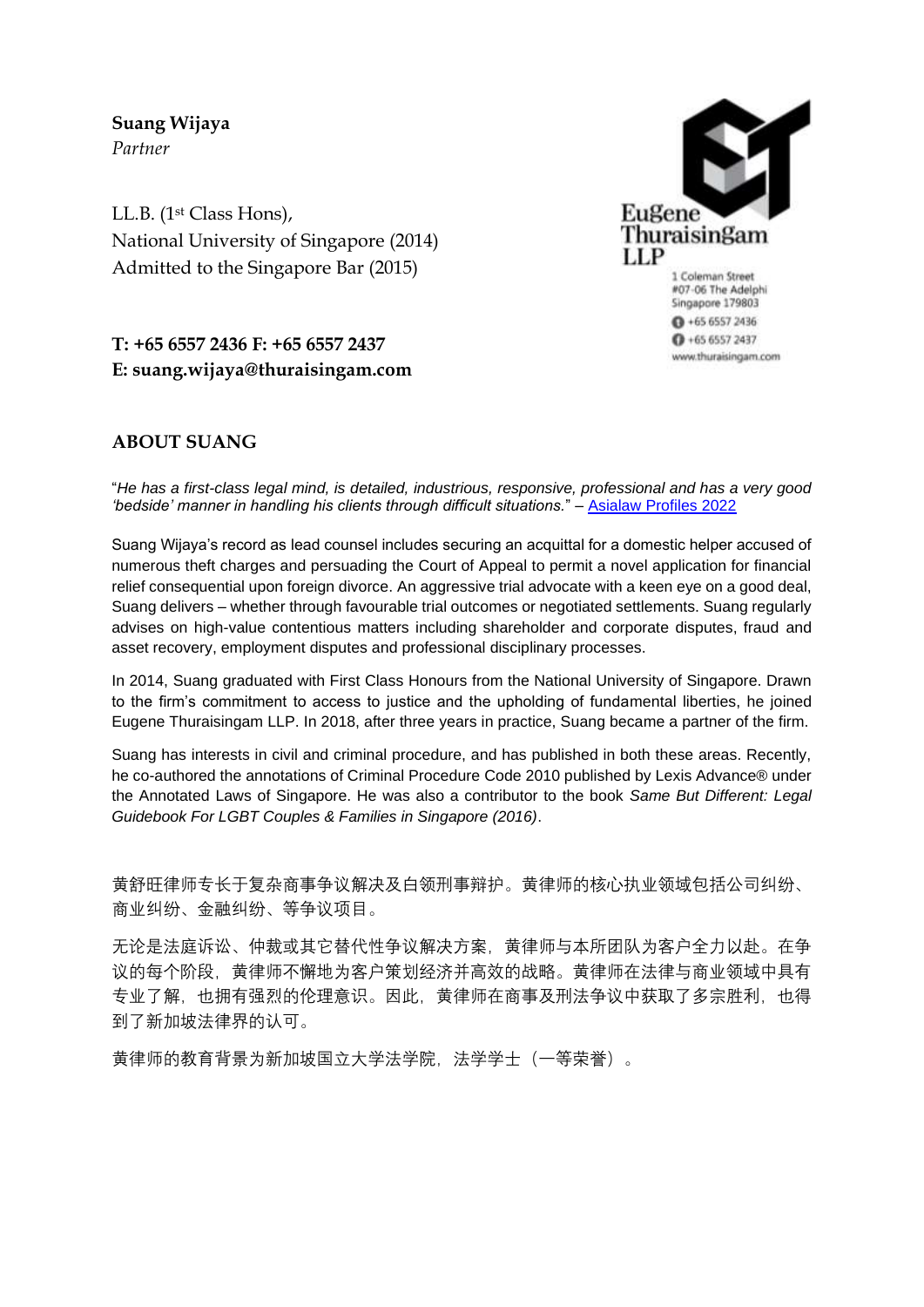#### **Matters of significance in which Suang was lead counsel include:-**

- **Confidential client:** Advising a global healthcare company who has acquired a 65% stake in a Singapore-incorporated holding company of Vietnam-incorporated subsidiaries operating medical manufacturing plants, in connection with disputes that have arisen with the 35% minority shareholder, the previous majority shareholder, and receivers appointed over the 35% minority shares of the holding company.
- **Confidential client:** Advising a director and 50% shareholder of a top Indian vegetarian restaurant in Singapore, in connection with corporate governance and minority oppression disputes with the other director and 50% shareholder.
- **HC/S 685/2020**: Negotiated a favourable settlement in our client's claim against a Singapore law corporation, where it was alleged that arising from a conveyancing solicitors' negligence, the client suffered damages amounting to the entire purchase price of a property.
- **HC/MA 9002/2020/01:** Acted for a Filipino domestic helper, Portela Vilma Jimenez ("**Portela**"), as a lead counsel at trial and on appeal. Portela had been convicted by the District Court of 10 theft charges and sentenced to 12 months' imprisonment. On appeal, the High Court Judge accepted our legal argument that there was a reasonable doubt raised on the charges against Portela. The High Court Judge therefore acquitted her on all 10 charges.
- **HC/OS 1207/2019:** Successfully defended a claim by our client's ex-mother-in-law for beneficial ownership of a property valued at approximately SGD 2.28 million. After a trial lasting 4 days, the High Court Judge dismissed the plaintiff's claims in its entirety. This decision by the High Court paves the way for our client to continue her application for financial relief consequential upon foreign relief (see *UFN v UFM* **[\[2019\] SGCA 54 and](#page-1-0)** *UFM v UFN* **[2017] SGHCF 22** below).
- *Fauziyah bte Mohd Ahbidin v Singapore Land Authority and others* **[2020] SGHC 123:** After taking over conduct of a case, successfully persuading the High Court Judge to reverse the Assistant Registrar's decision striking out the entire claim against the Defendants (collectively the "**State**"). The case involves complex issues of Muslim charitable trusts.
- <span id="page-1-0"></span>• *UFN v UFM* **[2019] SGCA 54 and** *UFM v UFN* **[2017] SGHCF 22:** Successfully persuaded the Court of Appeal to affirm the High Court Judge's decision in our client's (the wife's) favour in a case raising novel questions of matrimonial law of public interest. These questions include:- (a) the extent to which a foreign divorcee's decision not to exhaust remedies in the foreign divorce courts precludes an application for financial relief in Singapore under Chapter 4A of the Women's Charter; (b) the applicability of the doctrine of *forum conveniens* to the Singapore courts' exercise of discretion to allow financial relief under Chapter 4A of the Women's Charter. Suang was lead counsel having conduct of oral arguments both in the High Court and the Court of Appeal.
- **HC/MA 9102/2019**: In an appeal against sentence for offences under the Prevention of Corruption Act, successfully persuaded the High Court Judge to substitute a three-month imprisonment sentence with a fine.
- **HC/S 400/2018**: Defended an individual against a claim by her former employer, a medical diagnostics company, for alleged breaches of confidentiality. After litigation involving numerous contested applications before a High Court Judge (including an application for a search order (formerly an Anton Piller Order)), the matter was settled favourably without the individual having to pay any damages or costs to her former employer.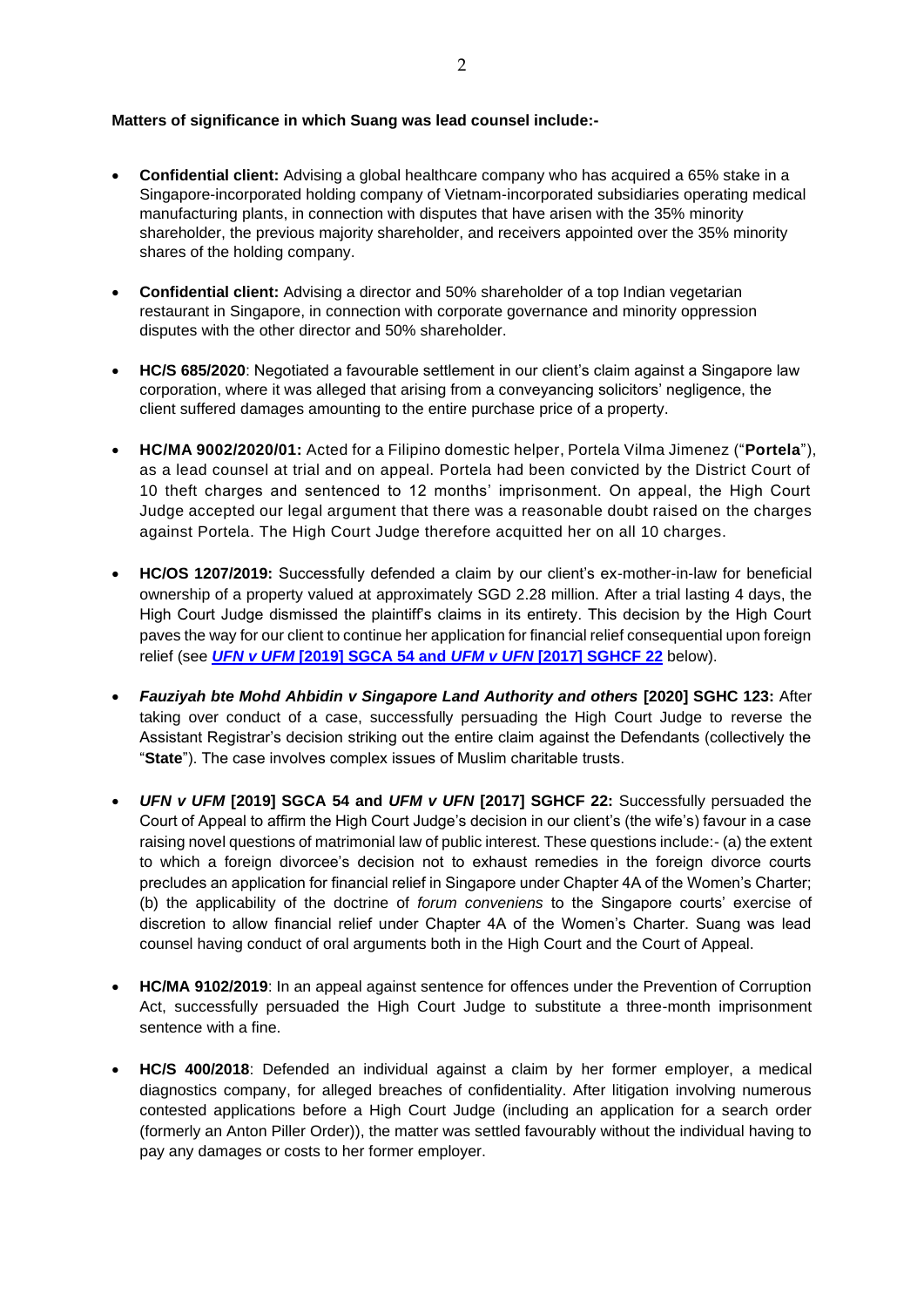- **HC/S 683/2018**: Successfully persuaded a High Court Judge to discharge an interim injunction obtained by international companies in the business of multi-level marketing, against a former prominent representative leader of the companies.
- **HC/OS 789/2018**: Acted for a client in filing urgent High Court proceedings asserting the client's beneficial interests in properties exceeding SGD 1.2 million. The matter was settled favourably with the registered proprietors recognising, in writing, the client's beneficial interests as asserted.
- **HC/S 697/2018**: In an ongoing matter, acting for a major sports goods company in a claim against a former director for an alleged complex fraudulent scheme resulting in the misappropriation of approximately SGD 3.5 million from the company. The case also raises an interesting legal issue as to whether the company is bound by a matrimonial settlement agreement between the defendant and another director of the company.
- **HC/S 685/2020:** In an ongoing matter, acting for a plaintiff in a negligence claim against a Singapore law corporation. As a result of a conveyancing solicitor's alleged negligence, a sum of approximately SGD 1.2 million remitted by the plaintiff for the purchase of a Singapore property was misappropriated.
- *KPMG Services Pte Ltd v Pawley, Mark Edward* **[2021] SGHC 54:** Acted for a defendant in defending a claim of alleged professional fees amounting to USD 944,050.70 brought by KPMG Services Pte. Ltd. This case raises interesting legal issues, including the circumstances in which an agent who signs a contract on his principal's behalf can become personally liable under the contract.
- **Confidential clients**: Acted for confidential clients in High Court judicial review proceedings against Singapore's Registrar of Marriages. Media converage: [Same-sex couple drop case against ROM](https://www.straitstimes.com/singapore/courts-crime/same-sex-couple-drop-case-against-rom)  [for voiding their marriage.](https://www.straitstimes.com/singapore/courts-crime/same-sex-couple-drop-case-against-rom)

## **Matters of significance in which Suang was second-chair include:-**

## Civil and commercial disputes

- **CA/CA 38/2018 and** *UJF v UJG* **[2018] SGHCF 1:** Acted for the wife in the division of matrimonial assets exceeding SGD 11 million. The case was particularly complex, as noted by the High Court judge:- "*Although both parties were entrepreneurs focused on making a success of their respective business and investment activities, the maintaining of records and tracking of inflow and outflow seems to have been less of a priority. Matters were also complicated by the long period of cohabitation, while the period of formal marriage was relatively short. This meant that there was significant entanglement between matters relevant to the determination of direct contribution to the marriage, and the transactions and interactions between the parties during the period of cohabitation*".
- **CA/CA 168/2017 and** *Ramesh s/o Krishnan v AXA Life Insurance Singapore Pte Ltd* **[2017] SGHC 197:** Acted for a former financial services director ("FSD") in the assessment of damages stage of the FSD's claim against a financial institution ("FI") for losses arising from a negligent reference check prepared by the FI. The Court of Appeal assessed the damages at SGD 3.2 million.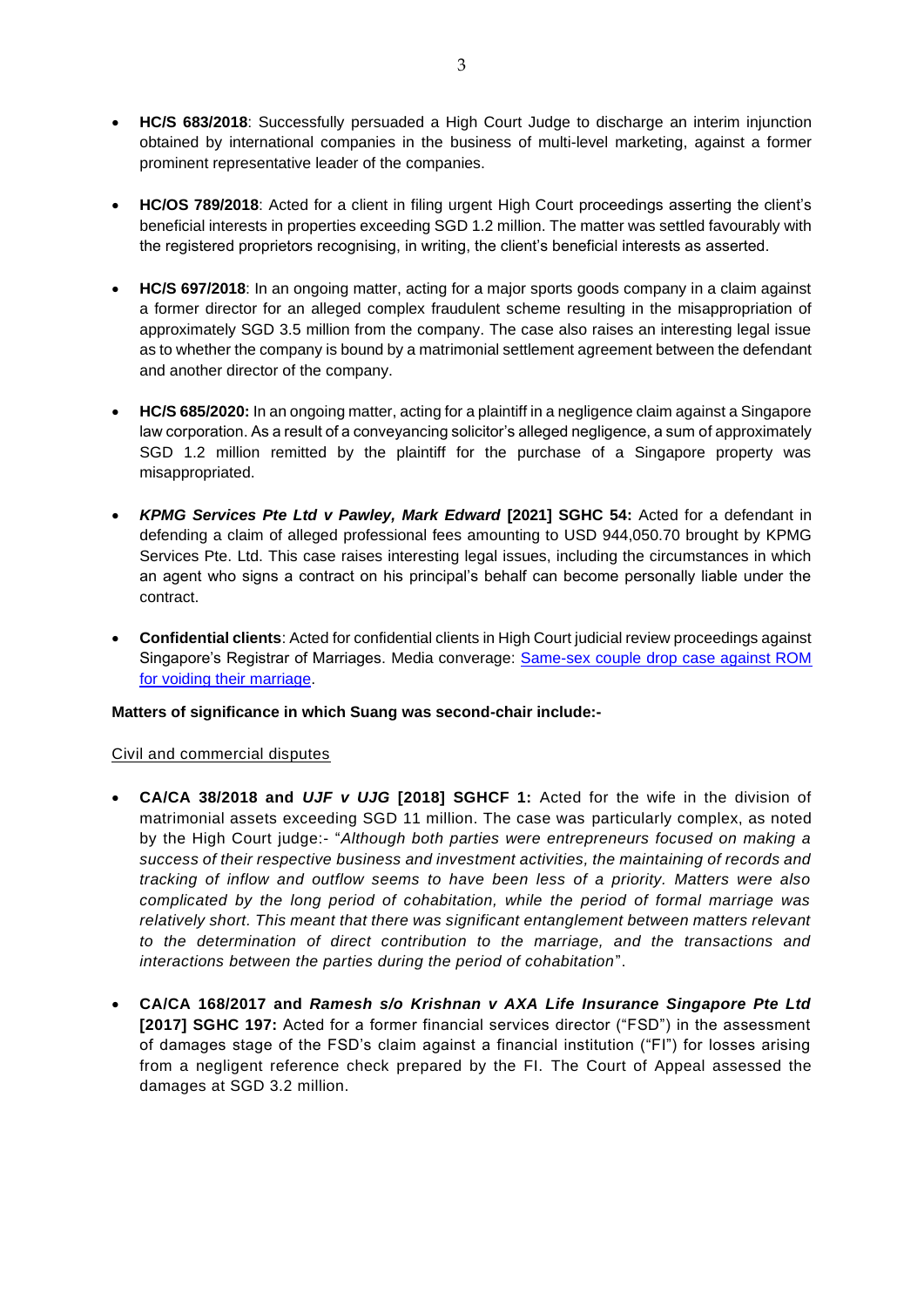- *Rohini d/o Balasubramaniam v HSR International Realtors Pte Ltd* **[2018] SGCA 37**: Acted for a property agency in defending a SGD 830,000 claim, with substantial success. The plaintiff had argued that the property agency should be fully responsible for the fraudulent acts of a rogue agent.
- *Ramesh s/o Krishnan v AXA Life Insurance Singapore Pte Ltd* **[2016] SGCA 47:** Acted for a former financial services director ("FSD") in a successful appeal to the Court of Appeal. The Court of Appeal agreed with us that the defendant, a financial institution, had been negligent in the preparation of a reference check for the FSD, and this caused a prospective employer to decide not to proceed with hiring the FSD.

## Criminal and public interest litigation

- *Ilechukwu Uchechukwu Chukwudi v Public Prosecutor* **[2020] SGCA 90:** Acted for an accused who had been convicted by the Court of Appeal of drug trafficking. The Court of Appeal, by a 4:1 majority set aside its previous conviction and acquitted the accused. This is the first time in Singapore's legal history that a court has exercised its inherent power to review and set aside its own decision convicting an accused person
- *Public Prosecutor v Hamidah Binte Awang and another* **[2019] SGHC 161:** Acted for an accused person, Ilechukwu Uchechukwu Chukwudi ("**Ilechukwu**"), in having conduct of a further evidential hearing before a High Court Judge, pursuant to the Court of Appeal's seminal decision in *Ilechukwu Uchechukwu Chukwdu v Public Prosecutor* [2017] SGCA 44. In its 2017 decision, the Court of Appeal had decided that it was necessary for the High Court Judge to receive fresh expert evidence, because we had successfully raised *prima facie*  sufficient material to show that the Court of Appeal's earlier decision finding Ilechukwu guilty of drug trafficking was a miscarriage of justice. In this judgment, which contains the High Court Judge's findings arising from the fresh evidence, we successfully persuaded the Judge that Ilechukwu had suffered post-traumatic stress disorder ("**PTSD**") prior to his arrest in 2011, and that he suffered post-traumatic stress symptoms ("**PTSS**") after his arrest when he was giving statements to the Central Narcotics Bureau.
- *Nagaenthran a/l K Dharmalingam v Public Prosecutor and another appeal* **[2019] SGCA 37**: Acted for a person who had been sentenced to death in a seminal case involving the proper interpretation of the phrase "*abnormality of mind*" under Section 33B(3)(b) of the Misuse of Drugs Act ("**MDA**"), and whether Section 33B(4) of the MDA had the effect of ousting the courts' powers of judicial review on grounds other than bad faith, malice or unconstitutionality.
- Attorney-General v Wham Kwok Han Jolovan and another matter [2018] SGHC 222: Defended 2 persons accused of the offence of contempt by scandalising the court. These were the first proceedings for scandalising contempt after the coming into force of the Administration of Justice (Protection) Act 2016.
- *Ilechukwu Uchechukwu Chukwudi v Public Prosecutor* **[2017] SGCA 44:** Acted for an accused who had been convicted by the Court of Appeal of drug trafficking, in successfully persuading the Court of Appeal to re-open its decision convicting the accused. This was the first time in Singapore's legal history in which the Court of Appeal agreed to re-open a concluded criminal appeal.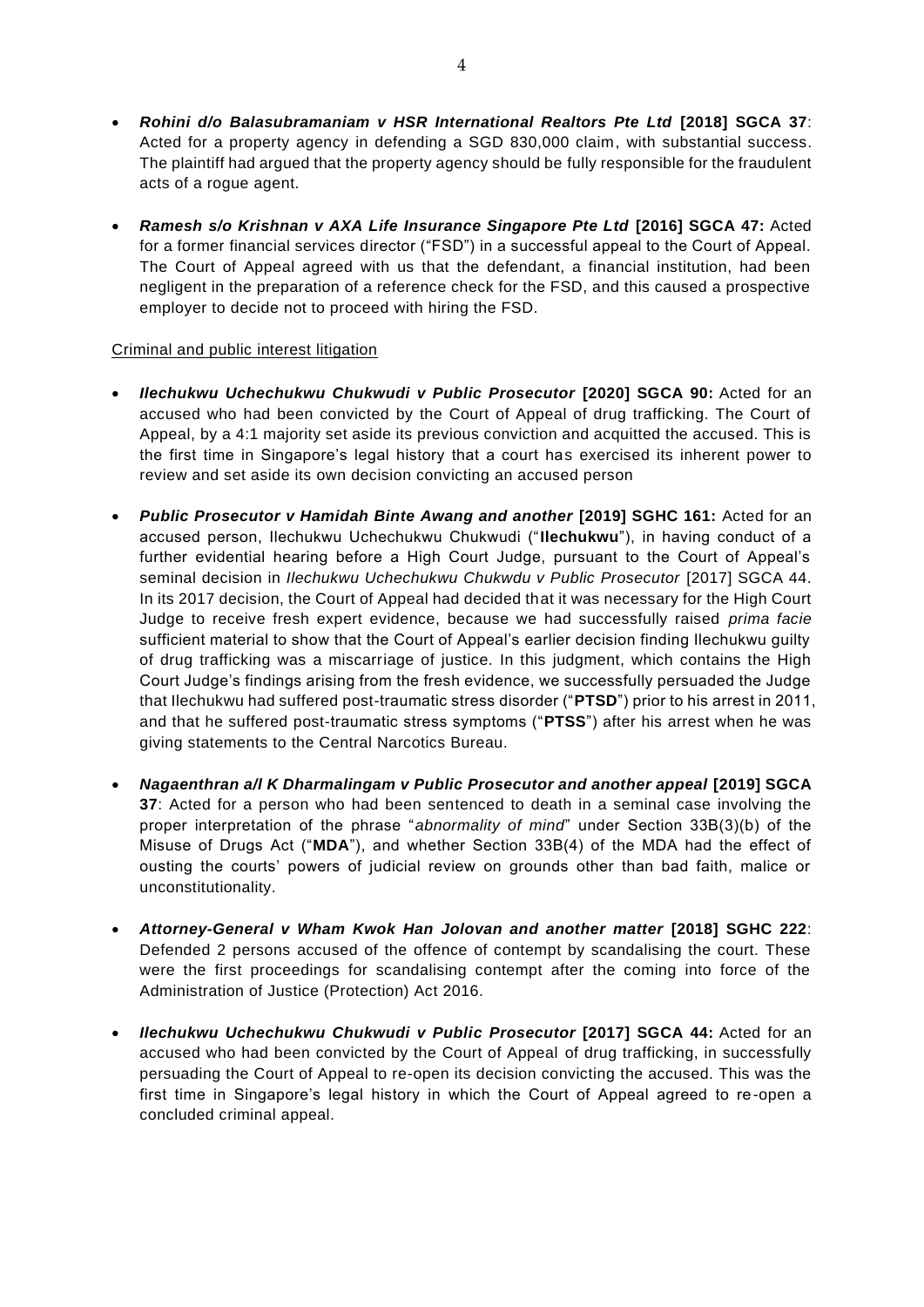- *Liew Zheng Yang v Public Prosecutor* **[2017] SGHC 157:** Acted for the appellant in a successful appeal against his conviction by the District Court of a conspiracy to traffic drugs to himself. In this case, the High Court judge agreed with our arguments on a novel point of law, that a person who orders drugs for his own consumption could not be liable for a conspiracy to traffic drugs to himself. The conclusions made by the High Court judge was subsequently endorsed by the Court of Appeal in *Ali bin Mohamad Bahashwan v Public Prosecutor and other appeals* [2018] SGCA 13, a case which we also had conduct of.
- *Attorney-General v Ting Choon Meng and another appeal* **[2017] SGCA 6:** Acted for the website, The Online Citizen, in successfully defending proceedings brought by the Government in the District Court, the High Court and the Court of Appeal. Both the High Court and the majority panel of the Court of Appeal agreed with us that Section 15 of the Protection from Harassment Act did not give the Government the power to sue persons for alleged false statements.
- *Prabagaran a/l Srivijayan v Public Prosecutor and other matters* **[2016] SGCA 67:** Acted for four persons who had been sentenced to the death penalty, in challenging the constitutionality of Section 33B(2)(b) of the Misuse of Drugs Act. The primary ground of challenge was that Section 33B(2)(b), by vesting in the Public Prosecutor the power to decide whether or not to grant a certificate of substantive assistance to a person who has been convicted of an offence punishable with the death penalty, in substance vested the Public Prosecutor with a judicial power, and was therefore in breach of the constitutional principle of separation of powers.
- *The Law Society of Singapore v Ravi s/o Madasamy* **[2016] SGDT 7:** Acted for an advocate and solicitor in successfully persuading the Disciplinary Tribunal that there was no case to answer on a charge of alleged misuse of client moneys.

## **Suang's publications include:-**

- Co-authored the annotations of *Criminal Procedure Code 2010* published by Lexis Advance® under the Annotated Laws of Singapore, December 2021
- *My Thoughts and Perspectives on Criminal Law Practice,* Community Law, Practice Matters in the Singapore Law Gazette feature article, July 2021
- *Singapore's Disputes*. Asian Legal Business feature article, October 2020
- *Amending Pleadings and Adducing Fresh Evidence in Appeals against Striking Out Decisions,*  Eugene Thuraisingam LLP publication, July 2020
- *Disclosure of Prosecution Witnesses' Investigative Statements,* Eugene Thuraisingam LLP publication, June 2020
- *Case Note: The Civil Aviation Authority v The Queen On The Application Of Jet2.com Limited,*  Singapore Law Gazette feature article, March 2020
- *Evaluating the Constitutionality of Section 61, Protection from Online Falsehoods and Manipulation Act 2019 –* (2019) 1 SCLR 528, July 2019
- *The Statutory Framework Governing the Right to Appeal to the Court of Appeal: Some Thoughts*, Singapore Law Gazette feature article, March 2019